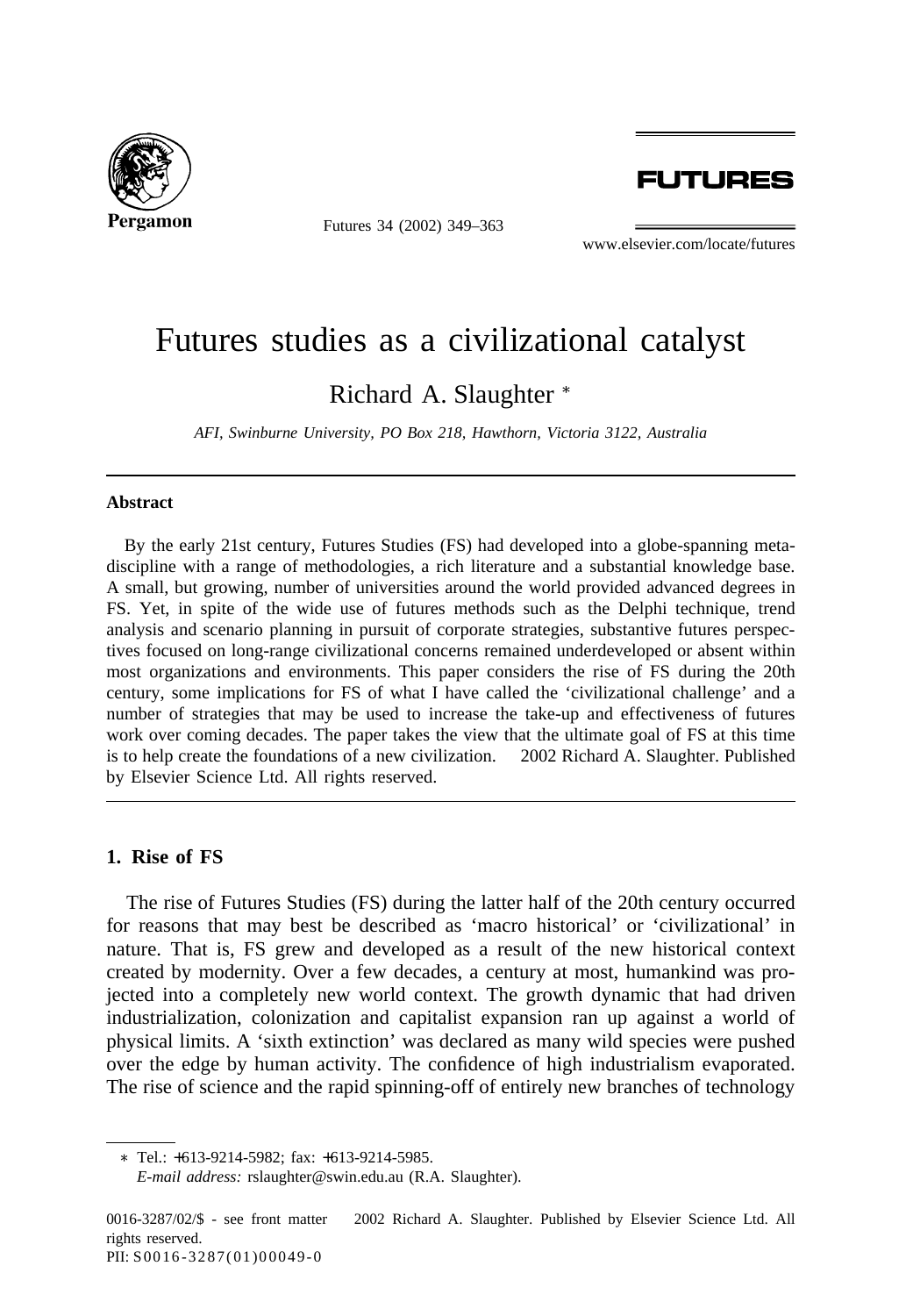opened up new worlds, new options, that were eagerly exploited by corporations in their search for competitive advantage and market share. Unfortunately the longterm social implications of incessant innovation were largely overlooked. Meanwhile, the future, which had once unfolded naturally and organically from the past, now became problematic. It no longer arose from the steady working out of blind, unregarded processes, but increasingly became contingent upon the actions and decisions of people, organizations and societies. In other words, during the 20th century the future became an artefact, a focus of legitimate enquiry, something that one could begin to understand, conceptually grasp and seek to influence. Hence, during this period, responsibility for the future devolved directly upon a range of human agencies.

The nature of that influence and the possibility of human agency varied widely. For then, as now, a majority of the world's people just wanted clean water, decent food, education, work and healthy children. Yet those with the power to influence their future opted for lifestyle improvements in the here and now. This limited focus was powerfully reinforced by the materialistic values of the global market place with its legions of advertisers, merchandizers and PR men, to our collective cost. But two other kinds of interest in the future were also evident. One was based on prudence: the desire to avoid future disasters. Notwithstanding the failure of the 'millennium bug' to exert feared disastrous effects, the need for prudence was supported by the experience of social, technical and environmental disasters as well as by a flourishing dystopian literature that played out in movies, computer games and other media. The other interest was, and continues to be, driven by aspiration: the desire to create a better world through positive achievements. Both kinds of interest created a very wide range of futures-related activity, some of which, over time, became incorporated into the futures field.

During the 1960s and 1970s a number of futures-related courses were established in universities and schools. The study of the future had arrived. Some remained content to work within the existing knowledge base. Others focused more on applying futures knowledge, foresight, to practical ends. In practice this tended to mean placing futures expertise in the hands of business and industry where, as noted, it joined with existing interests in strategic planning and marketing. By the mid-1990s a coherent and internationally grounded knowledge base for FS had emerged.1 A new field had been born.

But, since it was indeed new, it had to travel the same path of legitimation that all new fields must tread. So it was that the insights and practices of FS surged a long way ahead of implementation. The conceptual base of FS, the tools and methods, the globe spanning networks had all been created and proven, but the field itself still remained largely unknown and under-utilized.

Having come so far in approximately half a century, how can the field of FS and foresight studies move on in the 21st? How can its rich store of intellectual and

<sup>&</sup>lt;sup>1</sup> Also see CD-ROM incorporating vol. 4, Inayatullah S, editor, Foresight International, 2000 [1].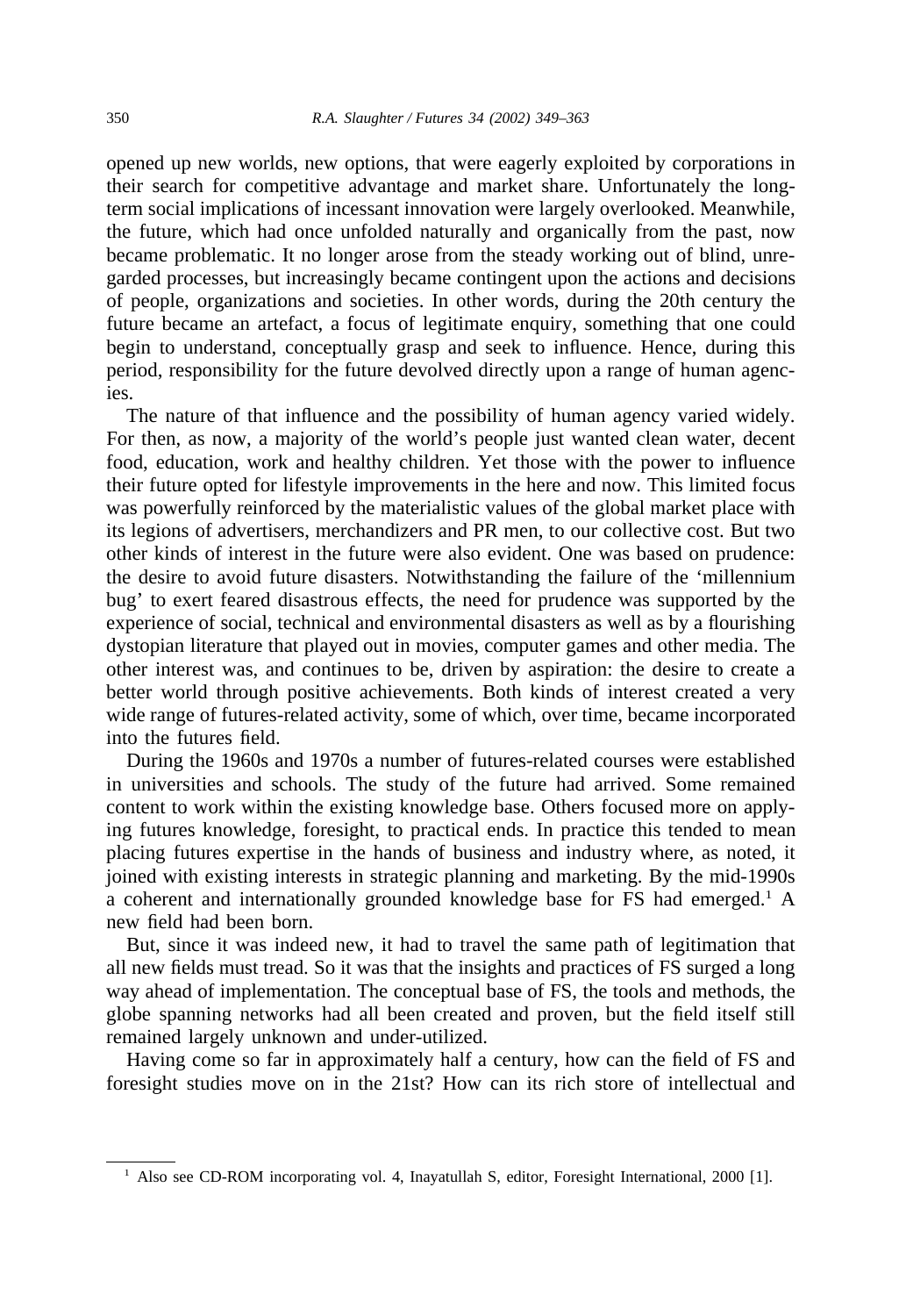practical knowledge be more widely used? I take up such questions below. But first I want to sketch in some aspects of the 'civilizational challenge'.

#### **2. Denial and the 'civilizational challenge'**

One way to illustrate the potential of knowledge—high quality interpretations about the future is to consider familiar, concrete, situations. How does it feel to know that your job is finishing, or that you will have to attend court on a certain date? How does it feel to be told that you, or someone close to you, has but a few months to live? Such 'foreknowns', messages from the future, exert powerful effects and they tend to dominate one's life thereafter. Anyone who doubts the potential impacts of such 'foreknowledge' need only reflect on their own experience in such situations. But if we shift the time scale to, say 30 years, and change the focus to humankind as a whole, a different phenomenon can be seen: denial on a very wide scale.

The 'civilizational challenge' is a complex subject so I will only mention a few aspects of it here.

### *2.1. The industrial 'flatland'*

During several centuries of industrialism the sheer success of instrumental reason for many years eclipsed other 'ways of knowing' such that the outer world of empirical reality seemed to be the primary, or indeed the only one. A globe-spanning infrastructure developed but instrumental reason could neither recognize nor address the spiritual poverty felt by nearly everyone, rich or poor. Wilber coined the term 'flatland' to describe the way that, in the standard view of science, a world with a vital vertical dimension embracing heights and depths, was reduced to a flattened travesty of itself [2]. Within that 'thin' and diminished domain were all the comforts and diversions of material life, but meaning was nowhere to be found. It was only by acts of epistemological recovery, of starting from different assumptions, employing different practices and actively integrating the inner world with the outer one, that the flatland could be rejected and replaced by a richer, deeper, more resonant and a humanly-vital integral view. The latter re-establishes the vertical dimension, brings meaning, purpose and direction back into human view. So it is with some alarm that we realize that most organizations, most texts and practices that apply in business, governance and education (for example) still operate very much out of a diminished flatland view. Thus, as the 21st century gets under way, earlier views remain very much alive and continue to support a range of pathologies. Among them is denial.

# *2.2. The ideology of economic growth*

It is fascinating to observe how various speech communities handle the notion of growth. I will briefly mention three. From what I can see most, if not all, the world's political players still hold fast to the view that 'growth is good'. They are supported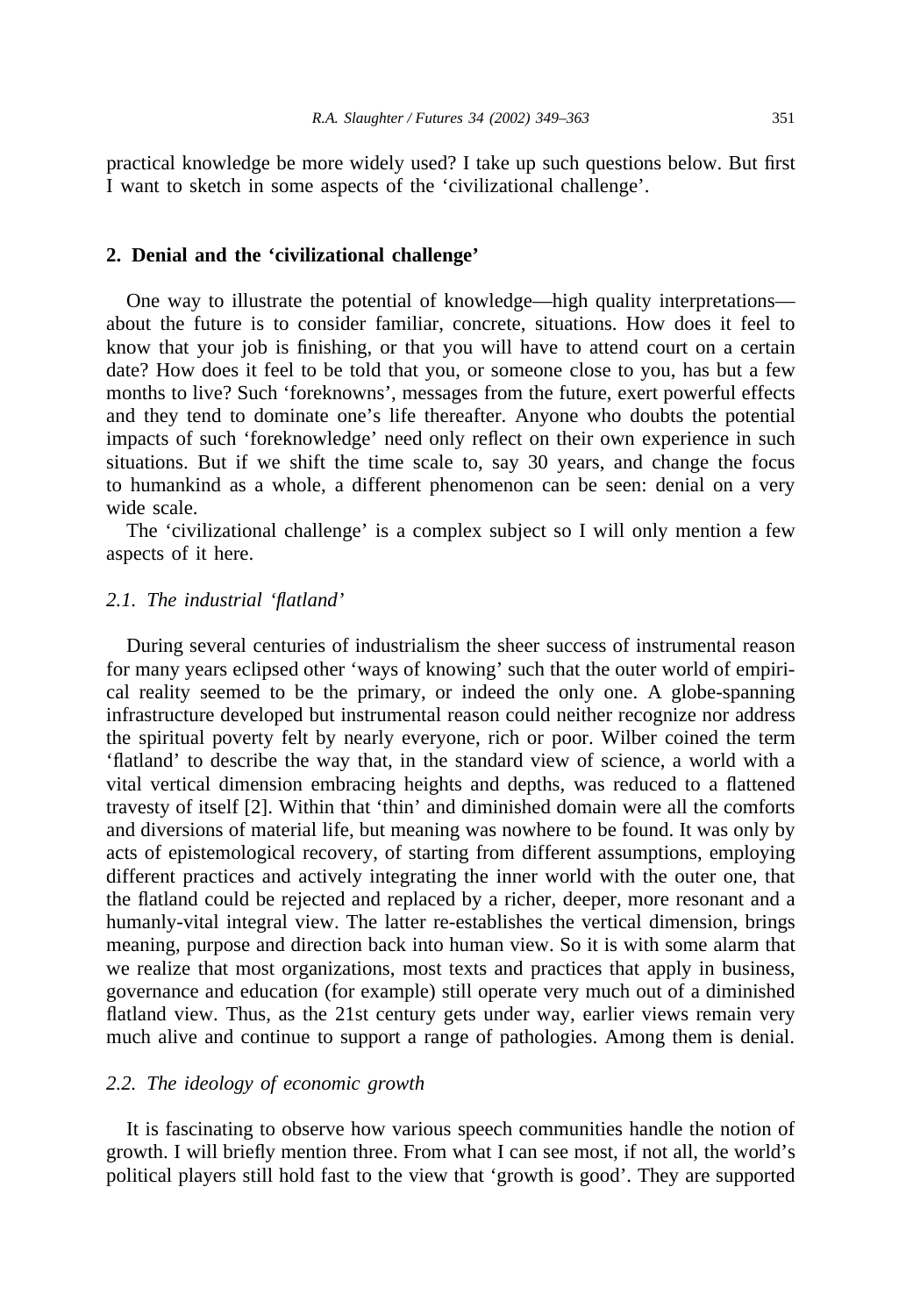in this view by conventional economists. But if one looks across a deep cultural divide to the speech communities involved in studying and tracking global environmental change, a very different picture emerges. Here there is a widespread awareness of the sheer unsustainability of present practices and of the 'growthist' view that supports them. Growth of the old, industrial, material kind is clearly becoming increasingly costly and dangerous and many alternatives to present growth-addicted practices have been explored [3]. Some are under active development. But few have been widely applied. Finally, if one shifts focus again and looks at the powerful, sophisticated and energetic groups of innovators and 'netizens' that are now clustering furiously around the rapidly-expanding internet, one sees some evidence of a shift to non-material growth and the rise of symbolically-based industries. Is this a shift in the 'right' direction? Not necessarily. Advances in technology without corresponding advances in moral/ethical capacity only exacerbate the current dysfunctional imbalances in our culture. This uncomfortable fact is overlooked by the 'netizen' community which tends, on the whole, toward libitarianism and moral relativism. (I will return to this issue below.) But one thing is clear: growth-based economics remain dominant and no competing paradigm (complete with its own very different institutional patterns and practices) has yet become mainstream.

# *2.3. Impacts on the global system*

In the pre-industrial period it was probably true to say that humanity was, at that time, surrounded by, and largely felt itself to be surrounded by, the 'vast and inexhaustible' world of nature. Over the last three centuries that pivotal reality has been inverted. Nature is now surrounded and, in many places, overwhelmed by humanity. The impacts on the global system have been observed, recorded, written about, televised, etc. for some decades now. But human beings have many ways of blocking out reality and it is true to say, I think, that very few people actually try to begin to connect the detailed reality and texture of their lives with our collective impacts upon the world. Some small victories have been won and in some limited areas the tide of devastation has been slowed or even halted. But, overall, the rich players in the rapidly globalizing world economy continue to live 'as if there was no tomorrow'. It is therefore not surprising that the poor tend to follow their example if, and when, they can.

# *2.4. Futures overwhelmed by technology*

Some years ago a popular Hollywood film called 'Terminator Two' portrayed a future in which humanity had lost its battle with the machines. The film was an outstanding example of the genre of dystopian futures that has steadily grown over recent decades. The evident popularity of the genre may indicate a displaced awareness that the real historical future is, in some way, similarly threatened. One can go to a cinema and share one's fears with others in a fictional context, experience some sort of catharsis, and then re-emerge into the world with the level of existential tension temporarily reduced. But, as ever, reality creeps up on what where once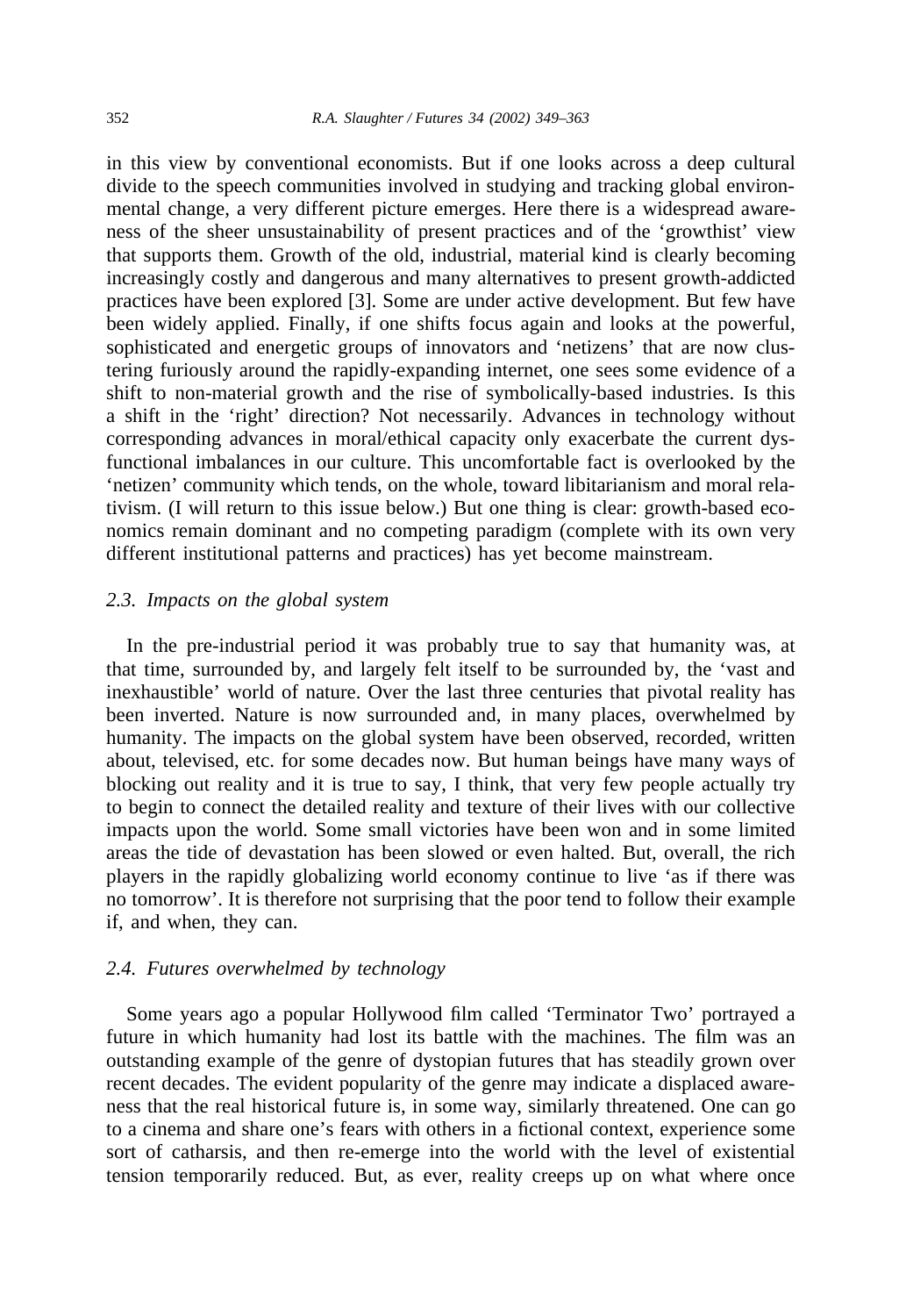outlandish speculations. A large number of cultural productions have explored our likely futures when instrumental reason, driven by human instincts such as greed, power, profit, etc., keeps on spinning out precursors of dystopia in the real world. More recently Bill Joy, chief scientist at Sun Microsystems, and by no means an 'anti-progress' luddite, speculated openly about where the technologies of the early 21st century were likely to take us: biotechnology, nanotechnology and IT (or what he calls 'robotics') [4]. He didn't like what he saw: a dehumanized, machine-dominated, out-of-control future. A short time later a new computer virus (dubbed the 'love bug') devastated computer systems around the world, causing some \$20 billion worth of damage. Far from being an unalloyed 'good' the internet can be seen as a new kind of ecology with its own distinctive predators and diseases. Instability may be inherent in it as designer viruses multiply in the silicon world. As ever, new powers bring new costs and dependencies in their wake.

Unfortunately there is an indissoluble relationship between foresight and experience. We, our organizations, and civilization require the latter, it seems, before the former will be seriously engaged. This means that we, and more particularly, our children, will have an interesting ride over the next 30 or years or so, at least. A dehumanized world overrun by machines we can neither see nor control has become a distinct possibility. But, as a heretic calling the bluff of ever-advancing technological utopias, Joy was pilloried by his peers. We still do not clearly read the signs that point to the dangerous world that the powerful are continuing to construct around us in pursuit of short-term gain. Technological narcissism remains a largely unquestioned force within the late industrial context.

# *2.5. Short term thinking*

I regard short-term thinking as one of the most dangerous perceptual defects that we have inherited from the recent past. It is not a culturally necessary attribute. Many earlier cultures, and even some present ones, take a longer view as a default norm. But Western civilization (and those that follow in its path) has adopted a curiously contradictory stance. On the one hand: transform the world beyond measure; on the other: don't stop consider the consequences. Don't build the institutions that Bob Jungk and others suggested would adopt a look-out (foresight) role. Don't help governments, businesses, schools and the rest to develop high-quality forward views. Don't see foresight as a structural necessity. And don't take the field of FS seriously.

If this were not the actual history we are living through it could be dismissed as a perverse work of fiction. But, unfortunately, the 'civilizational challenge' does exist. It can plainly be seen intersecting in a thousand ways with the broad symbolic arena that is FS. But, overall, very few people are paying attention. Not long ago I looked in vain through a large American-owned book store in Melbourne for anything, a single shelf, representing the FS category. But what I actually found was a long trail of several hundred people queuing up to have a book of glossy pictures signed by a popular singer…. Who was it that said 'man cannot bear much reality'?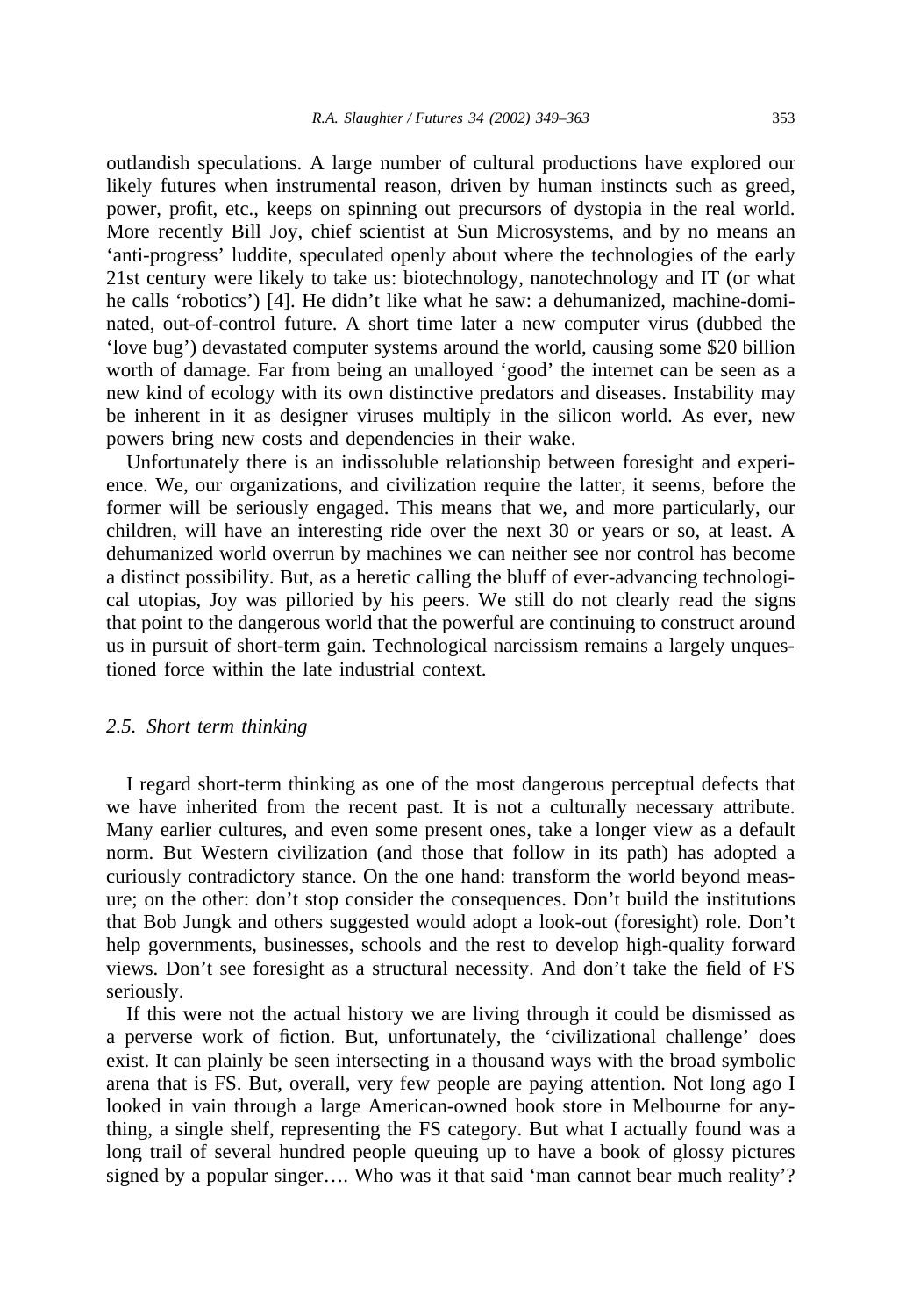What strategies might FS undertake to deal with this historically unprecedented situation?

#### **3. Strategies for futures studies**

# *3.1. Establishing shared meta-goals*

A meta-goal is a broad, overarching, goal that serves to focus much otherwise fragmented effort and to bring different initiatives into alignment. Here I consider three meta-goals that could be considered for adoption by the international FS community.

# *3.1.1. The de-colonizing of futures knowledge*

Most of the early development of the Futures Field occurred in Europe and North America. But the early expressions of futures awareness showed a very limited understanding of how socially situated this and all forms of knowledge are. As noted, methods from the field have been applied most consistently (though in a fragmented and partial fashion) in business environments. It may be inevitable that much high quality work is proprietary in nature and not widely shared. But, more importantly, corporate work needs to be complemented by work motivated by a real concern for the long-term well being of humanity. The present imbalance should be corrected because human interests in the future are universal.

As Habermas, among others, have clearly shown, all people have interests in selfunderstanding, self-constitution and self-realization. Futures work therefore needs to be carried out more broadly and much more consistently in the public interest. At present only a few Institutions of Foresight (IOFs) actually do this. And while the value of their work should not be under-estimated, IOFs are only haphazardly located around the world. There are huge gaps. It should be the goal of all public administrations to incorporate the best of futures thinking, foresight capability, into their routine operations. An effective way to de-colonize FS is to ensure that it emerges into common practice around the world. To this end, the centres of futures activity (IOFs, research institutes, NGOs, universities) should make conscious efforts to show public administrations how to initiate this work and apply it fruitfully. We should not wait passively for the latter to take on new functions since this could take forever; rather, every effort should be made to bring the necessary expertise into these laggard contexts and to demonstrate the utility of foresight in each specific case.

In less well-endowed environments it will be necessary to donate futures expertise over a sustained period until the local skill base can become self-sustaining. Moreover, every attempt should be made to continue to build up non-Western approaches to futures capability and understanding. If this occurs consistently then futures expertise will be effectively decolonized and will become universal. The key here may be what Inayatullah calls the 'dialogue of civilizations'. This refers to a process of 'articulating the resources within each tradition for mutual goals (such as) tolerance, transcendence, the good society, etc.'. He adds, 'we have to find a way to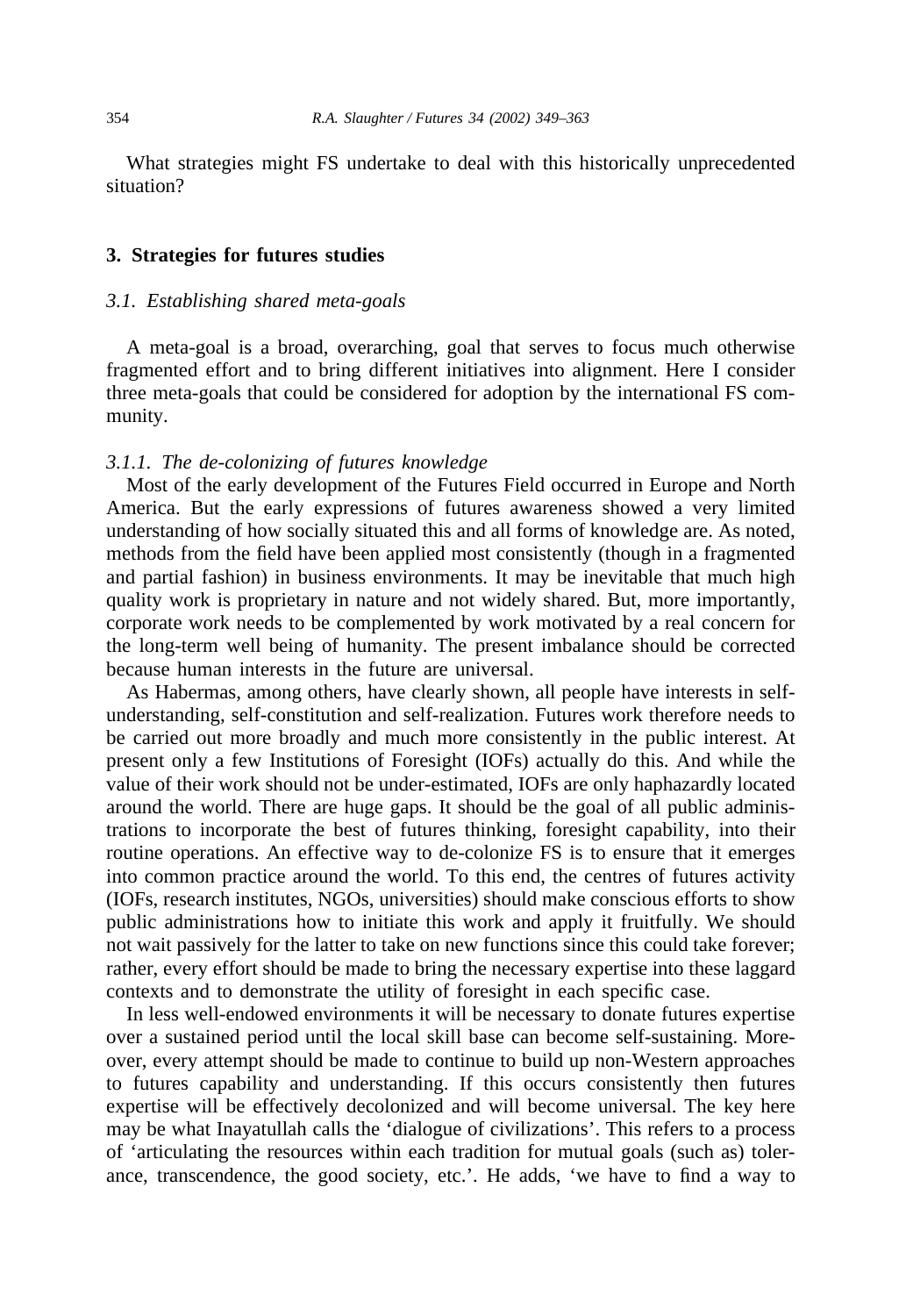show that images of the future, or future generations consciousness, are central to the planet's shared memory and (its) shared possible future' [5].

## *3.1.2. Community access to foresight*

At present most foresight work takes place in remote locations where it is hidden away in the recesses of large organizations. It needs to be freed from these limitations and rendered into forms that make it accessible and usable to the general public and to communities. For example, high street shop fronts could be converted into community futures resource centres. Here inexpensive booklets and paperbacks could be sold. Futures-related videos and DVDs could be hired. Consultations with experts in a variety of futures-related fields could be organized, either in person or remotely.

Futures practitioners should be eager to venture out beyond their comfort zones and willing to engage the public whenever, and wherever, the public may be found. Viable models from other fields include the legal services that are sometimes established in poor urban areas and the more well-known medical specialists Medicine Sans Frontiers. This suggests the need to develop a whole new cadre of 'community futurists' who would take on a range of community-related tasks. For example they could: hold community visioning workshops, provide simple planning assistance, facilitate discussions between local groups and remote specialists, and liase between community groups, local government, national and international entities.

#### *3.1.3. Design of foresight cultures*

A foresight culture is an organization or society whose view of the world is imbued with futures awareness. Every action, every decision, every strategy that is adopted is done so in the light of a carefully constructed forward view. It is a culture in which the present is consciously mediated from a clear understanding both of the past and a range of possible futures. Much effort has been devoted to creating the capacity within individuals, groups and organizations of all kinds to engage in this kind of 'big picture', 'long term' thinking. The latter pays off in a thousand different ways as the implications of subtle signals emerging from high-quality forward views permeate decision making and the conduct of everyday affairs.

Foresight cultures may be started by taking up the tools of futures enquiry, embedding them within their knowledge base and communicating them via the international futures discourse. They can begin at any place and at any time. Eventually the foresight cultures of organizations can be expected to stimulate the development of society-wide futures awareness. This will be a huge step forward in social evolution since never before have whole societies developed and applied this awareness. It takes us well beyond the traps and diversions of the rational ego toward the stage that Wilber calls 'vision logic' which is a globally aware, networked and highly inclusive state of being [2].

# *3.2. Raising the profile of professional standards in futures work*

For any field to be taken seriously it must adopt minimum professional standards. This means dealing effectively with some challenging issues. For example, what, or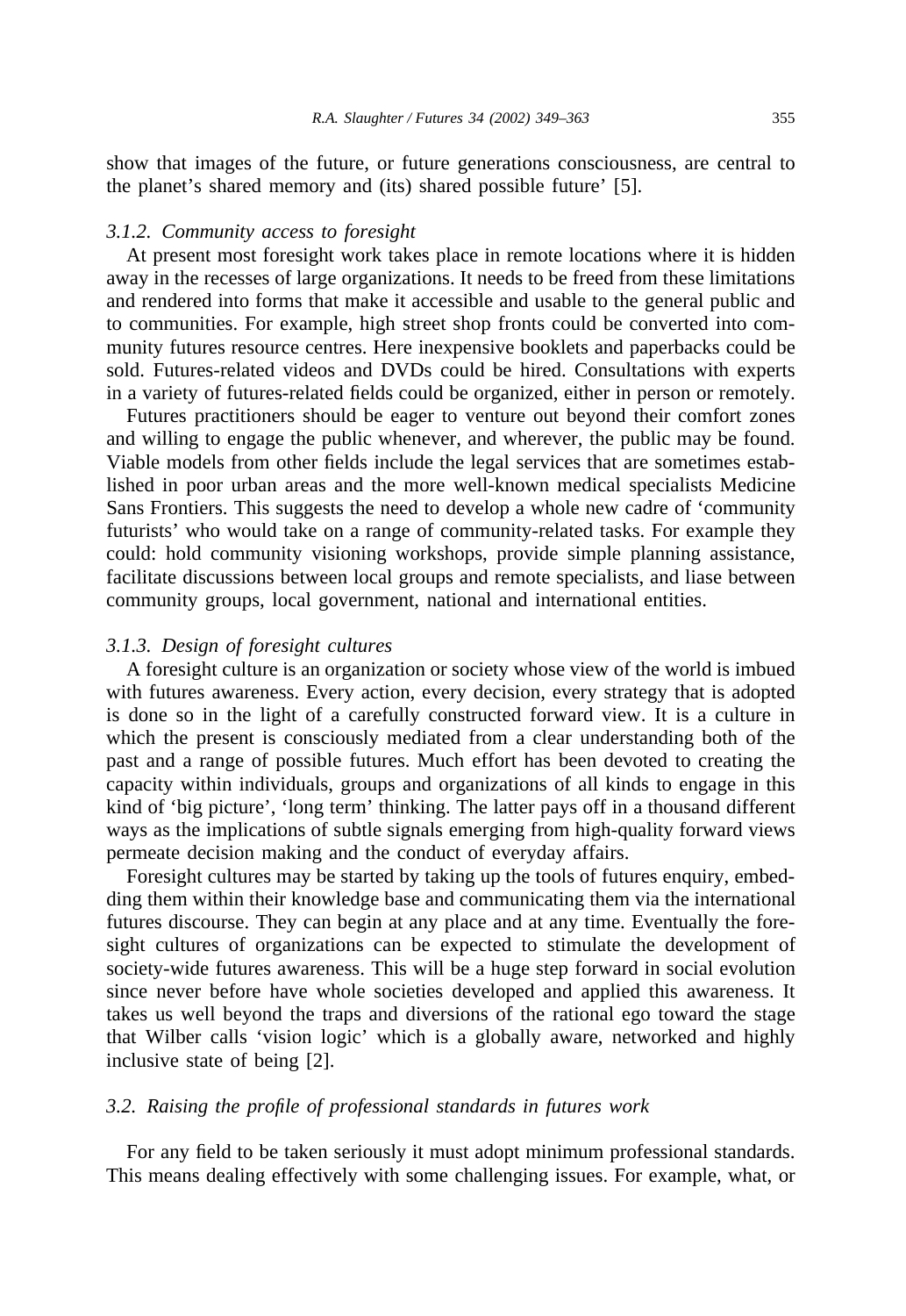who, is a futurist? Is it someone who just uses the name? Or is it someone who has, in some way, demonstrated high-quality involvement with the field over a period of time? Of equal concern is the question of how one becomes a futurist. Is it by joining a futures organization? By taking one or more courses? By mastering a technique? By studying the futures literature? By writing papers and/or books? Such questions need to be resolved.

In a discussion paper on professional standards, I reviewed past work by Yehezkel Dror, Roy Amara and others [6]. Essentially, Dror stressed the necessary features of a demanding intellectual and practical discipline, e.g. clarity about the foundations of FS, the ability to engage in what he calls 'thinking in history', making explicit assumptions about human nature and values, taking a broad view of the future, the use of critical imagination and working in a mode he calls 'sophisticated uncertainty'. Amara's guidelines are simpler and more practical. He called for conceptual explicitness, analytical clarity and for the products of futures work to be clearly useful. I added that futurists should: be aware of the assumptions embedded in their own cultural traditions, locate their work at one or more of the four levels, and attempt to integrate 'hard' and 'soft' methods. I advanced two further propositions. First, that FS was an expression of shared transpersonal interests to create a better world. Second, that the ultimate purpose of FS was to open out productive mind spaces, precursors of social innovations, from which more advanced stages of civilized life can emerge.

I summarized the work of a number of people who, over the years, had raised the question of professional ethics. The most significant contribution was Wendell Bell's 1993 proposal for a professional code. Bell's criteria are too extensive to summarize here. Overall, he attempted to define 'proper behaviour' and to set out an hierarchy of obligations that futurists owe to society at large. He then proposed that the WFS and the WFSF cooperate to implement a specific code, complete with sanctions for violations and awards for high quality work [7].

I then attempted to clarify and extend the discussion by posing some key practical questions. For example: what should professional futurists know? What qualifications are needed? How is good work distinguished from bad? Some provisional answers to these questions are given in this paper.

# *3.3. A quantum jump in the active use of FS in educational contexts*

One of the main areas where FS has already demonstrated a potential that is a very long way beyond present levels of implementation is within education. Here, an extensive, but simple, set of concepts and tools provide the symbolic and practical foundations for the development of futures understanding and capability. Futures approaches have been tried and tested at every educational level from early childhood to advanced tertiary studies and corporate environments [8]. But within school systems there is a key systemic constraint that has, so far, prevented futures in education from developing to anything like its full potential.

The blockage is not primarily in schools. Children and young people actively enjoy and thrive upon futures material. When they are given sufficient time (to familiarize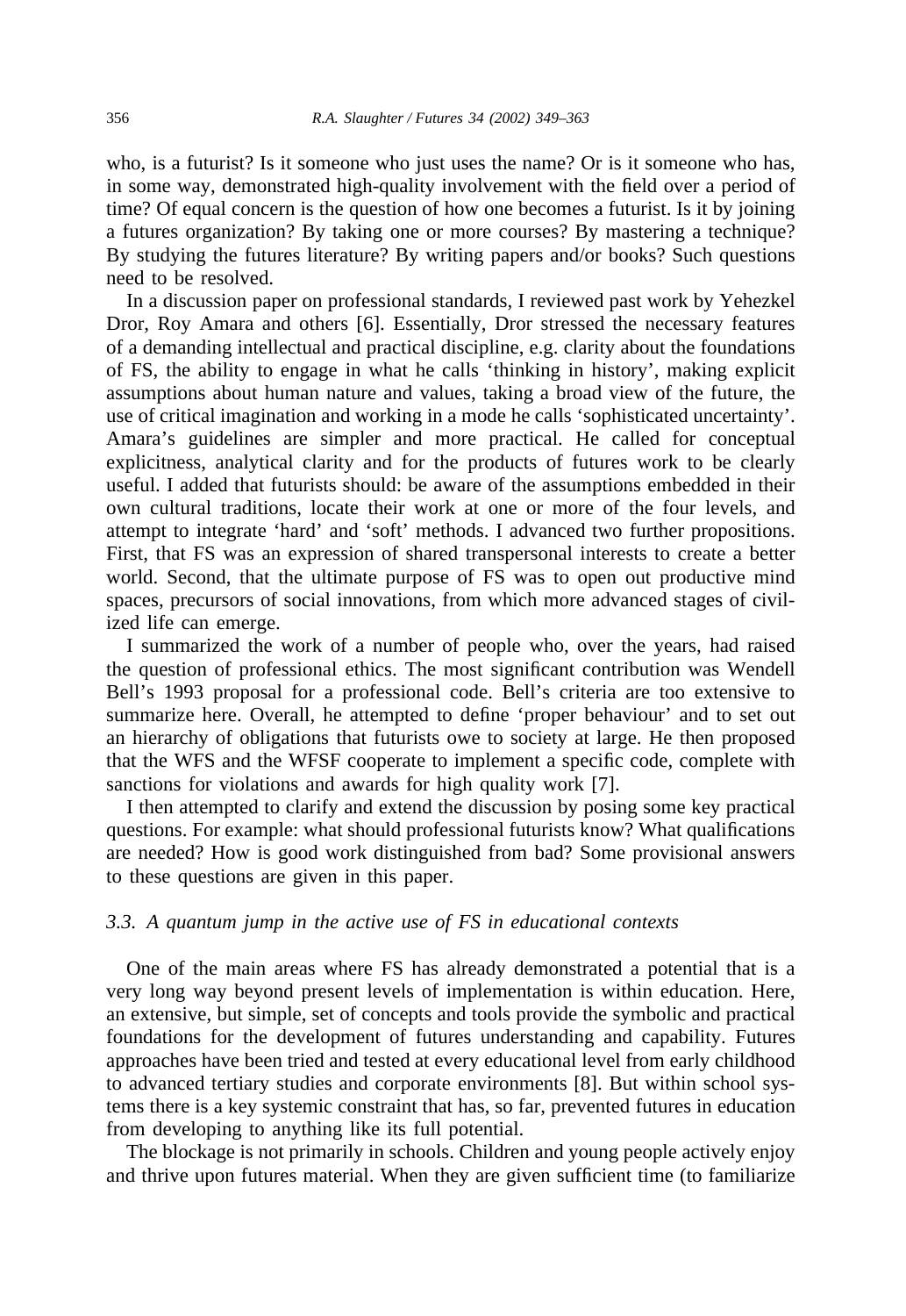themselves with new material) and continuing support, teachers find futures approaches congenial and professionally rewarding. Perceptive school principals encourage futures-related work at every opportunity with demonstrable results. But the issue is this. Educational systems and bureaucracies, both public and private, are not focused merely on education. The determining forces within them are more directly concerned with the imposition of such industrial era imperatives as efficiency, effectiveness and control. Hence they are primarily governed and driven not, as one might think, by educational concerns but by two powerful and largely unquestioned forces that have no real interest in education and none whatever in 'the future' (which in these contexts remains a residual category of no real significance). These two sets of forces are politics and economics [9]. The proof of this particular pudding is the near-complete absence of books, journals and papers produced by practicing educators about substantive economic and political matters. The actual practice of education has become squeezed into a tiny operational box over which these oppressive administrative structures stand. This helps to explain much of the stress and frustration experienced by those working in schools. They have almost no power and they know it.

I have long struggled with this dilemma and cannot, by any means, claim to have resolved it. But I have reached a view on it which, briefly, is as follows. It is now time to challenge the educational bureaucracies on their own ground and to charge them with failing to fulfil their public responsibility—which I take to be that of preparing young people to become active citizens of the 21st century. I cannot see how that public duty can possibly be fulfilled without incorporating a futures perspective not just into school curricula, initial and in-service training and the preparation of principals, but also into the heart of the administrative system itself. In other words, what I'm suggesting is that these systems that are supposed to serve the public interest take it upon themselves to learn from the best work done elsewhere (including corporate work) and to design specific foresight arrangements that will suit the particular needs and circumstances of school systems. That is, they will need to design a suitable approach to environmental scanning. They will need to employ foresight specialists. They will need to develop their own ways of constructing high quality forward views and then networking these, applying these, in practice throughout the entire school system. They will also need to involve schools and teachers in the design and implementation of the new systems and support them in adapting their practices accordingly.

Similarly, the universities are currently undergoing a series of 'shocks' that derive from: changes in funding levels from central governments, the challenge of the internet and a range of highly competitive threats to their core business from commercial providers of educational services. But, if they reconceived themselves as IOFs they would soon see that the current situation presents themselves with quite new opportunities. Many options for the futures of universities go well beyond the terms of the current debate about finance and long-distance teaching and learning [10].

As education at every level begins to adapt and reconfigure existing futures expertise and capability to its own, specific, requirements, then the 'flood gates will open' insofar as the widespread take up of futures thinking, futures approaches, are con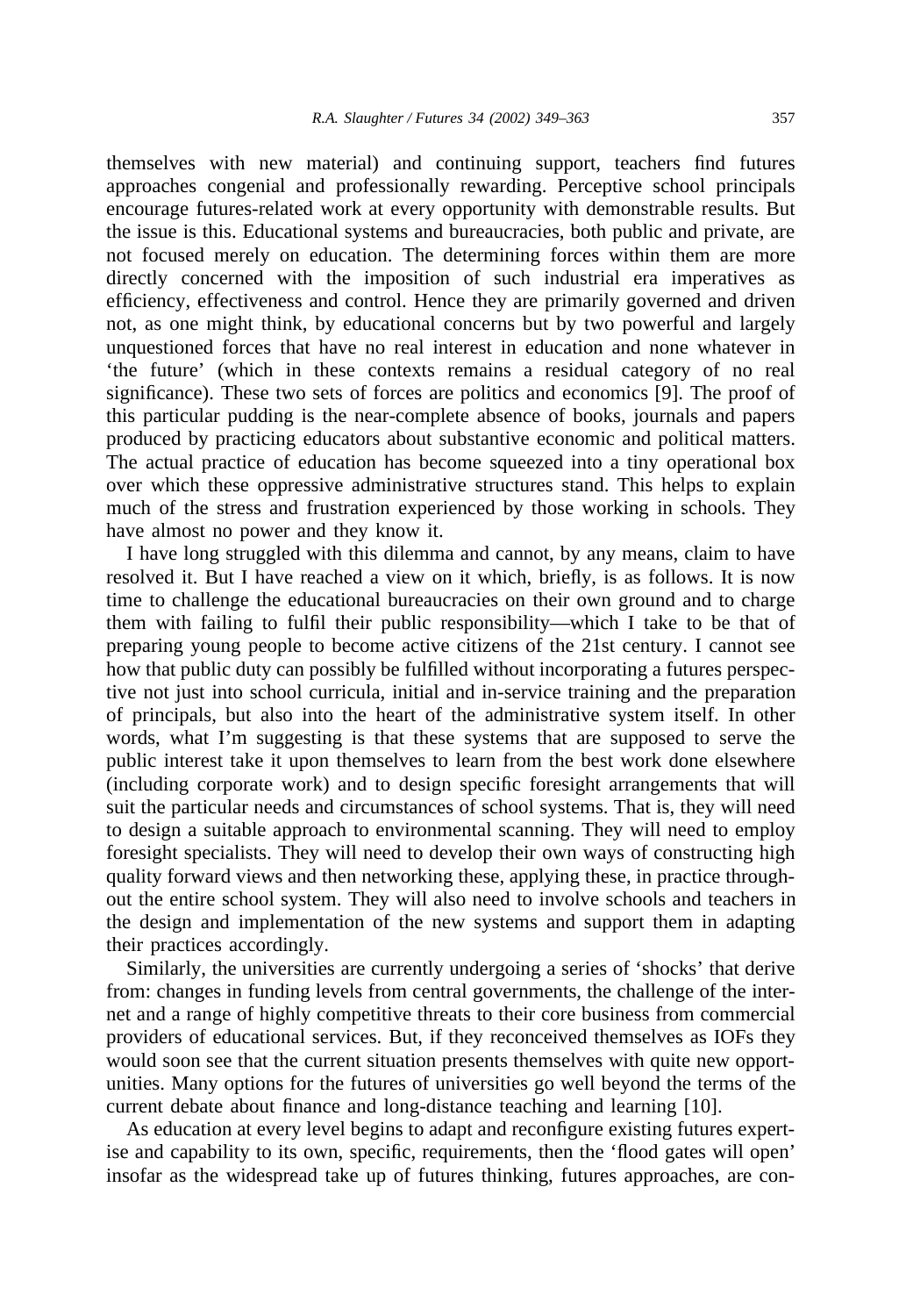cerned. It will mean, for example, that most people will have some of the starting points for futures understanding and enquiry. It is by no means necessary for everyone to become a futurist. But when nearly everyone understands what high-quality futures work can deliver (in terms of functional human and organizational capacity) then they will undoubtedly support some of the wider institutional and organizational shifts that are now needed.

# *3.4. The further evolution of the knowledge base of FS*

As noted above, the knowledge base of FS (KBFS) was progressively assembled through the late-1990s and provided an increasingly coherent and secure foundation for disciplinary activities such as research, teaching and the induction of students and/or new practitioners into the field. However this 'foundation' of theoretical and applied knowledge was not conceived of as a permanent, unchanging, entity. It was not, and is not, a monolithic foundation. Rather, it is *an evolving process*. Elements of the field would be reinterpreted or become redundant through acts of critique and quality control. New types of synthesis would occur. New voices would enter the futures conversation and alter the discourse, create new methods, etc. Overall, the KBFS was seen as something that would evolve over time in different contexts and in different ways. How can this process of evolution be assisted?

Critique should be seen both as an essential futures method and as part of its own internal provision for quality control. Indeed, critical futures studies (as I have defined them) do not embody a need to criticize. Rather such studies seek to understand social phenomena in more depth. Greater depth can certainly be challenging at first but, by the same token, it also conveys a greater power to think freshly about the constitution and re-constitution of the social order. This, really, is what FS is all about. It is an attempt to re-think, re-feel, and re-vision the foundations of social life so that they may be reconstituted on a more secure, more sustainable and more highly developed basis. *Thus, at its best, FS has more to do with distinguishing the outlines of more advanced stages of social life than it does with conveying special advantage upon those who currently seek some competitive advantage from using elements of the field for their own limited purposes*.

As the field advances, as its arena of authoritative reference expands, so it will progressively uncover new principles, new subject matters, and stimulate the development of new methodologies. Some of the latter will support new modes of synthesis, perhaps through accounts of macrohistory or sweeping new metaperspectives and grand narratives of innovation and recovery. Some methodologies will spring from earlier foundations. Some will emerge from syncretic and multicultural perspectives. The layered futures methodologies, in particular, seem to hold particular promise in all of these regards [11]. They take us well beyond the earlier limitations of empirically founded work and begin to capture some of the rich possibilities for indepth conceptualization of the human predicament.

Some of the most promising sources of new insight and understanding within futures work lie in the emergence of new voices: the authentic new voices of those from a range of non-Western cultures who are able to see things freshly from view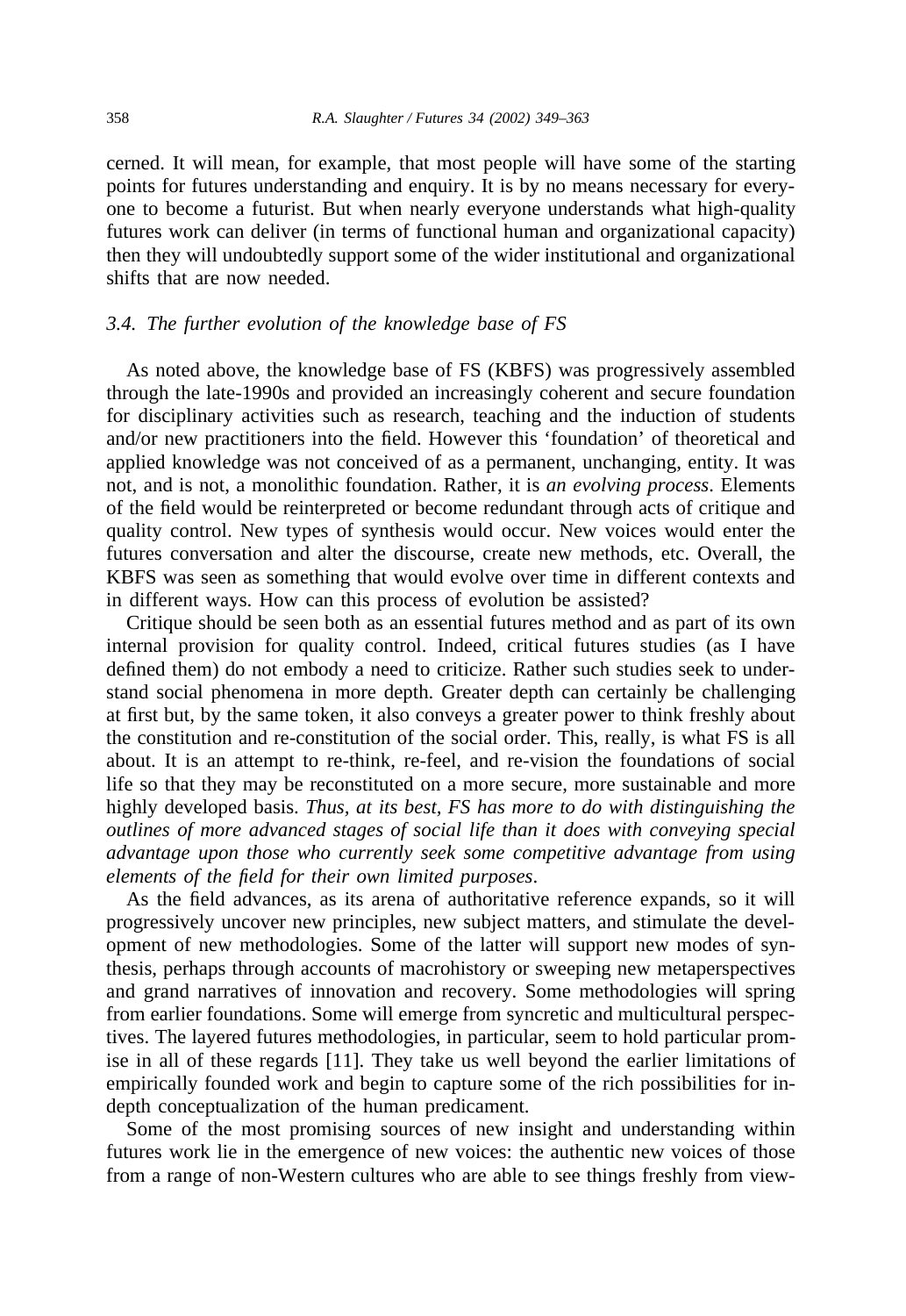points that are informed by other assumptions and epistemologies. For example, Zia Sardar has written extensively about futures in the context of Islamic civilization [12,13]. Again, from beyond the current 'cultural mainstream', shamanic 'ways of knowing' will routinely disrupt highly structured patterns of knowledge and overturn existing power relations [14]. Another challenge may be the development of forms of consciousness from beyond the present human community altogether. Some believe that they could come as the result of SETI: the search for extraterrestrial intelligence; others that they could come from successful attempts to create artificial life here on earth. But, while many stories of SF have attempted to domesticate the rise of artificial intelligence, I think it unlikely. AI as currently conceived is another example of reductionist science and technology with aspirations far beyond their capacity.

Finally a more positive and powerfully transforming possibility should be considered. What if the most potent sources of inspiration were to arise from a sustained engagement with humanity's 'higher self'? What if the deep wells of spiritual insight and transpersonal realisation were available to energise the transition beyond industrialism? Our collective prospects would certainly be transformed. This, in my view, is the most promising path toward a livable future. Wilber's outline of an Integral Vision (i.e. of a society re-shaped by advanced spiritual awareness and capacity) is one of the clearest expressions of this impulse. It is being rendered into practice by the establishment of the Integral Institute in Boulder, Colorado [15]. Professional futurists should take such visions very seriously indeed and fashion their own, carefully considered, responses to them.

One thing is certain: as the 21st century proceeds, so the KBFS will evolve in ways that will remain essentially unpredictable to the early pioneers.

# *3.5. The design, implementation and nurturing of institutions of foresight*

Institutions of Foresight (IOFs) are one of the most significant innovations to have emerged in the late 20th century. They arose in different parts of the world not as a result of some kind of blueprint or master plan. Rather, they arose because many different individuals and groups, in many different places, independently responded to the macrohistorical forces mentioned above. They incorporated an understanding that 'the future' was no longer an 'empty space' toward which one could maintain a passive attitude. Rather, they saw that it was a field of potentials containing good and evil, desirable futures and terminally disastrous ones. Hence the new attitude toward the future was active.

IOFs sprang up in many places, but the first generation was limited by lack of knowledge, lack of resources, poorly trained personnel and other defects. By the early 21st century this had changed. The beginnings of a knowledge base for IOFs had started to take shape. This knowledge base was mainly practical, rather than theoretical. It was founded on an understanding of what had worked and what had not worked in numerous IOFs around the world. Hence, a growing number of principles for the successful operation of IOFs began to emerge. This meant that new IOFs did not need to repeat the mistakes of their predecessors. They could begin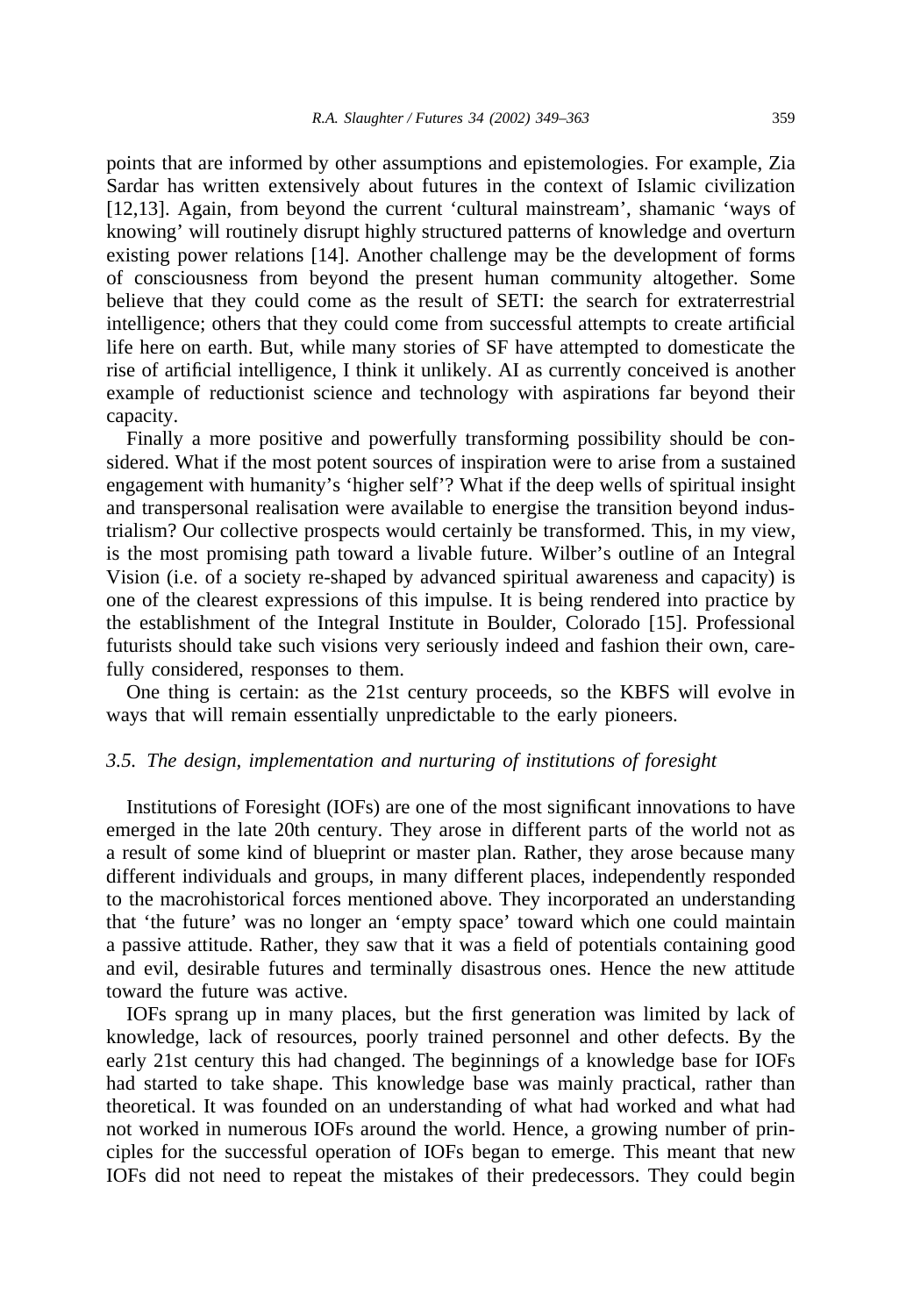from a higher position on the learning curve and move more quickly along their trajectory toward successful functioning [16].

So as the early 21st century progresses, it is vital that designs for the successful operation of IOFs become widely available to anyone wishing to work in this evolving arena. Beyond this, communication networks are needed to link together all serious IOFs in a conscious international community. In this way, lessons, resources, principles of understanding and operation can be more easily shared and developed. The days of IOFs operating in isolation should, by now, be over. If economies can be 'globalized' for private profit why not the innovative work of far-sighted IOFs for the well-being of humankind?

#### *3.6. The elaboration of futures themes in mass media*

It is common knowledge that, in an informal sense, futures themes have proliferated in mass media during recent decades. But, as noted, there are problems with much of this material. First, it tends to be impressionistic, and hence used mainly for diversionary purposes such as advertizing, entertainment and dramatic surface effects. Second, it in no way refers back to, or embodies the real capabilities of, the futures field. There are many, many options for the useful elaboration of futures themes in mass media. I will touch briefly on just three of them here.

#### *3.6.1. Evoking the 'state of the planet'*

The World Watch Institute has, for some years, annually published two series of well-researched and highly informative books under the general headings of *The State of the World* and *Vital Signs*. Both of these are highly textual in their present forms. But with the careful application of modern graphics packages, their essential messages could be readily reinterpreted for mass audiences. For example, information on changes in temperature, humidity, soil loss, water supply, deforestation, urbanisation, pollution, ocean currents, weather patterns, etc. could be introduced into existing games packages such that players could see and understand the dynamics of such 'vital signs.' Games such as Civilization can be adapted to integrate such real world data, providing a way of considering the long-term pathways toward sustainability.

#### *3.6.2. Dramatizing scenarios*

Scenario building is perhaps a 'keystone' methodology of FS. It can model plausible futures that have been structured to reflect features of organizations and social systems, including a number of the key uncertainties that they face. But, again, most scenarios are represented in textual form, supplemented by diagrams and static graphics. How much different would some of these plausible 'future worlds' become if they were inhabited by believable characters capable of meaningful speech and action? The careful scripting and 'fleshing out' of scenarios would make them much more accessible and humanly meaningful. Rendered thus, they could be used on TV and in schools. They could supplement news reports. And they could develop into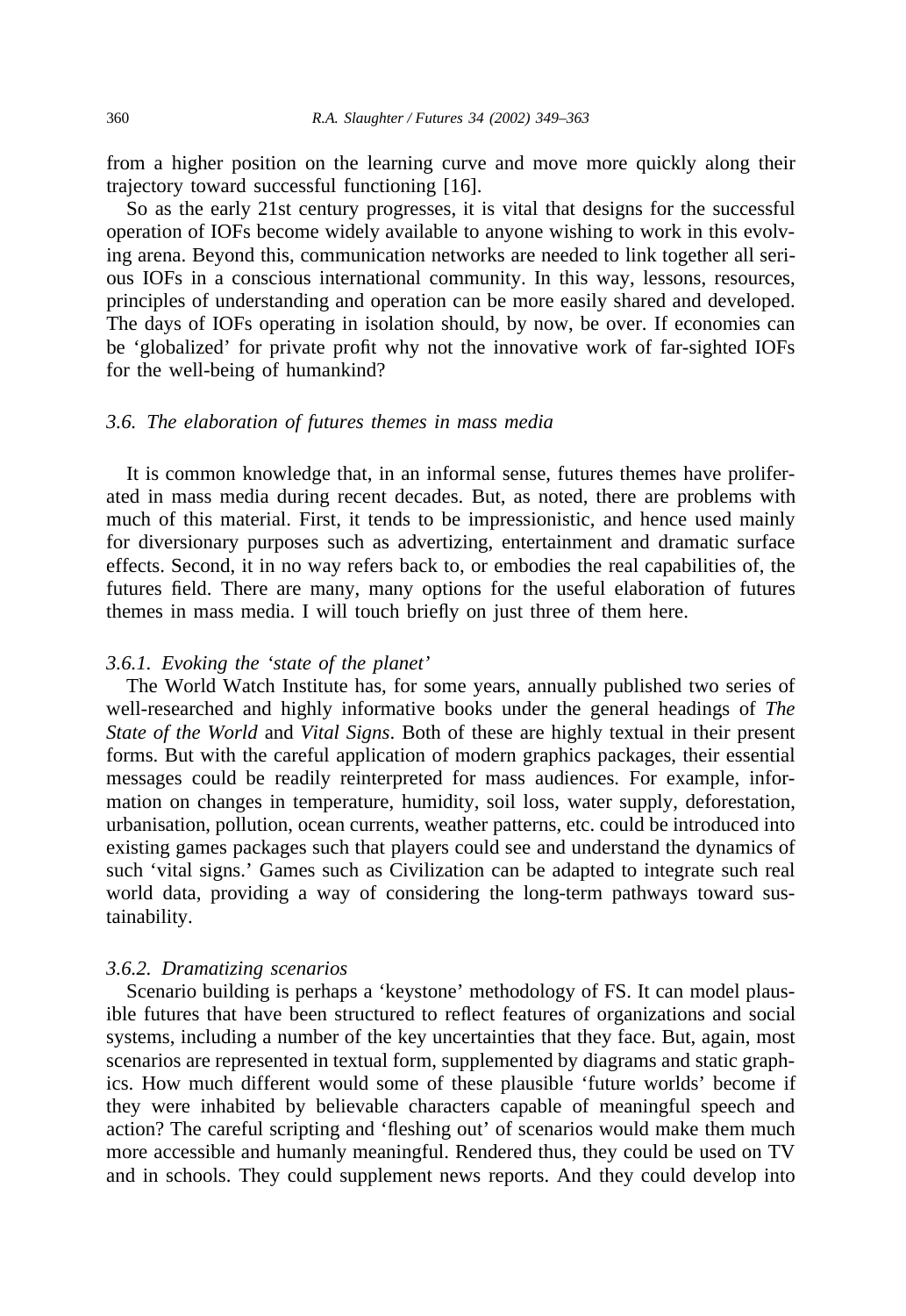a new kind of hybrid art form—one that was based on science and sophisticated technology, but rounded out with a range of characters and human faces.

#### *3.6.3. Panoramic futures*

The advent of post-modernism and the premature reports of the so-called 'death' of convincing metanarratives (or grand stories) had served to undermine the possibility of seeing the present as more than a series of fractured splinters of human perception and experience. But the critique of post modernity and the recovery of the capacity for grand narratives brings with them the possibility of recovering panoramic accounts of futures. The archetype of such accounts is, perhaps, the far future novels of Olaf Stapledon. He was followed by a number of other similarly ambitious SF writers, some of whom constructed credible future histories. All are fertile grounds for inspiring a non-fictional treatment of panoramic futures.

There are other relevant models. For example, Kenneth Clarke's BBC TV series, Civilization, and Joseph Bronowski's Ascent of Man. The opening up of the futures domain and the elaboration of its methods and discourse makes it possible for us to imagine similarly panoramic treatments set largely in future time. Again, the texts already exist. It just requires someone to go through them, construct a plausible outline, then set to work to fill in the details. Given the resources of a major TV network such a project should be of sufficient technical quality to give its subject an entirely new profile and sense of verisimilitude. The Long Now Foundation is one of a very few organizations to concentrate on panoramic futures and its Clock of the Long Now is a striking example of what can be achieved in this arena when capable minds focus their attention upon it [17].

# *3.7. The active involvement of more individuals, groups and organisations in the futures conversation*

This, really, follows from all the above. If FS and applied foresight work were being carried out according to clear meta goals; if professional standards were being applied to each and every futures publication, project and piece of research; if FS was being widely applied in educational contexts; if the KBFS was continuing to evolve in the ways suggested here; if IOFs were flourishing in an effective worldwide network; and if futures themes were being elaborated in the mass media, then: many more people would not only know about the futures conversation, they would feel empowered to join in and take an active part in it.

Hence the measures suggested here should not be seen in isolation. Rather, they should be seen as different aspects of a broad set of strategies to bring FS from the background to the foreground. This is both do-able as well as worth doing. For surely its time has come.

## **4. Conclusion: the choice facing humankind**

FS did not emerge, grow and develop for merely individual or group reasons, however powerful the self-interest of various groups may have been, then or now.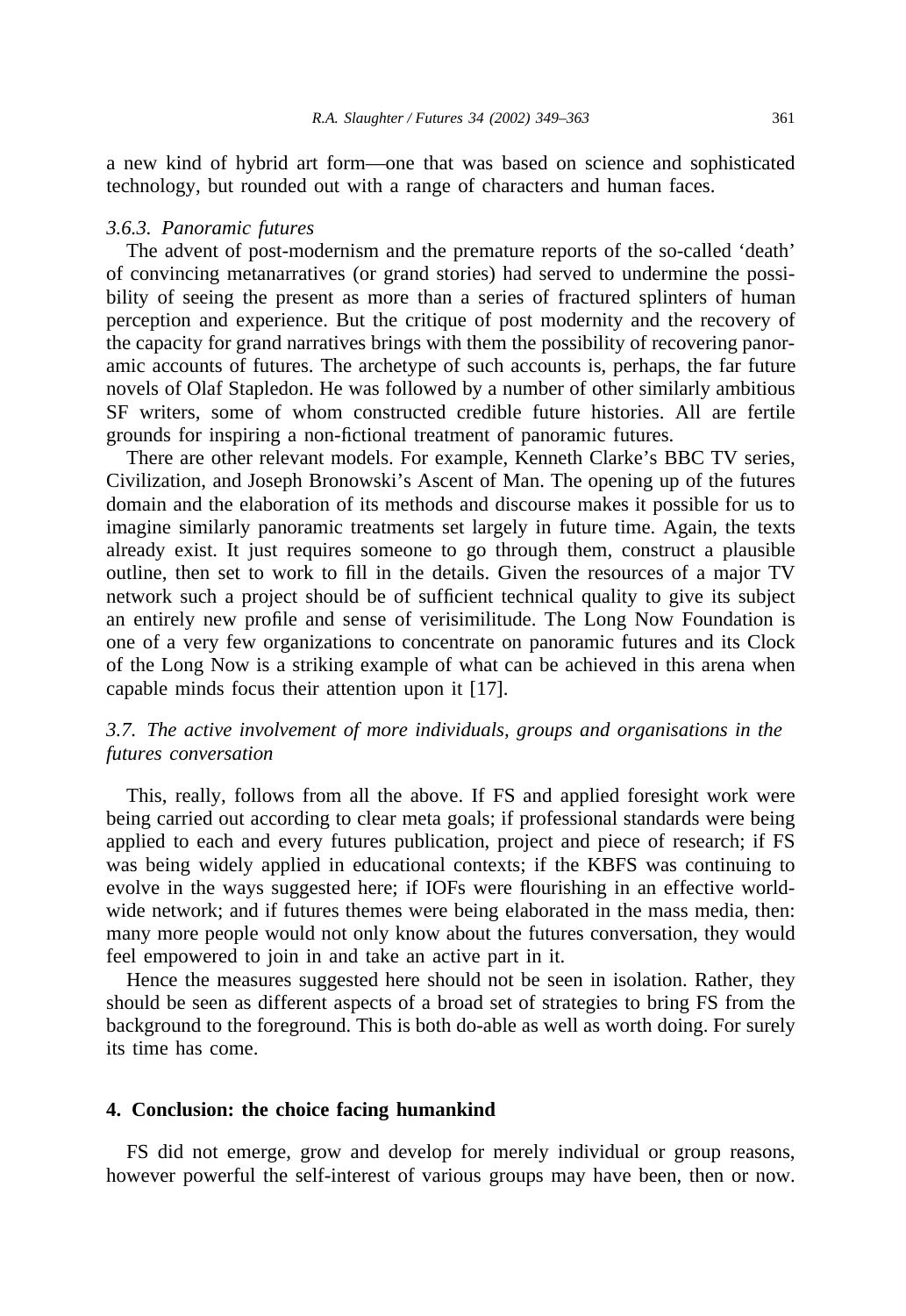It appeared on the scene because humanity had passed a number of critical thresholds in its belief systems, its preferred modes of knowledge, the outworking of these upon the world and the consequent rise of the global problematique in all its many guises. The future became an artefact, a consequence of humanity's own will, a test of its depth of understanding and, finally, of its maturity. Hence, for this writer, the essence of 'civilizational challenge' is very simple: wake up or die.

As noted above, it seems to me that the dominant trends in the world lead directly and unambiguously to an unstable future characterized by global inequity, a rapidly deteriorating environment and the short-sighted, too-rapid unleashing of a series of technological revolutions that humanity manifestly lacks the wisdom or means to mediate or control. For example, and in contrast with many currently fashionable views, it makes no sense to me to contemplate building space colonies, mining the asteroids or terraforming Mars until such time as a level of consciousness can be widely attained that is commensurate with the technical powers involved. As ever, balance is the key. In this view it is vital for a radically unbalanced civilization such as ours to reign in its present compulsive technological dynamism until it can be mediated by a sufficiently advanced capacity for wisdom. But of course prudence, foresight, compassionate awareness are not the dominant forms of motivation now operating on planet Earth, and this fact casts a dark shadow across our collective future.

What futures lie behind the all-too-possible breakdown scenarios? In my view the path beyond the 'civilizational challenge' is clear. The central task for the futures community is to begin to turn its individual and collective attention away from helping to maintain the obsolete patterns and structures of the industrial era and toward the task of envisioning and designing the structural underpinnings of the next level of human civilization. While there are certainly huge limits upon our knowledge, and while humility is an ever-present necessity, we are far from helpless. We hold the future in our hands.

We could begin from the 'ground' up, as it were; that is, from acts of epistemological recovery such as adopting a long-term view of the present, implementing foresight widely, moving beyond ego and transcending the reductionist flatland in all its many guises. These lead us out of industrial era traps and toward a culture that, perhaps, takes wisdom—ancient, modern and post-modern—as its core quality, capability and goal. In order to pursue this path we will seek to elevate our own consciousness beyond that considered normal during the industrial period by whatever discipline or spiritual practice that we find useful. We will create frameworks, mind spaces, social innovations, designs of every kind that give expression to the highest human motives that we are capable of: caring, compassion, loving kindness and long-term stewardship, much as the Buddists have always taught. As this occurs on a widening scale I do not doubt that we can, as a collection of interconnected, globe-spanning societies riding this small earth together, find it well within our capacity reform the global economic system, repair the earth's life support structures and create stable, fair, societies. Only when these tasks are well under way should we pursue ever more sophisticated technologies and the move into space.

Let us be clear about this. FS is one strategy that humanity has developed to